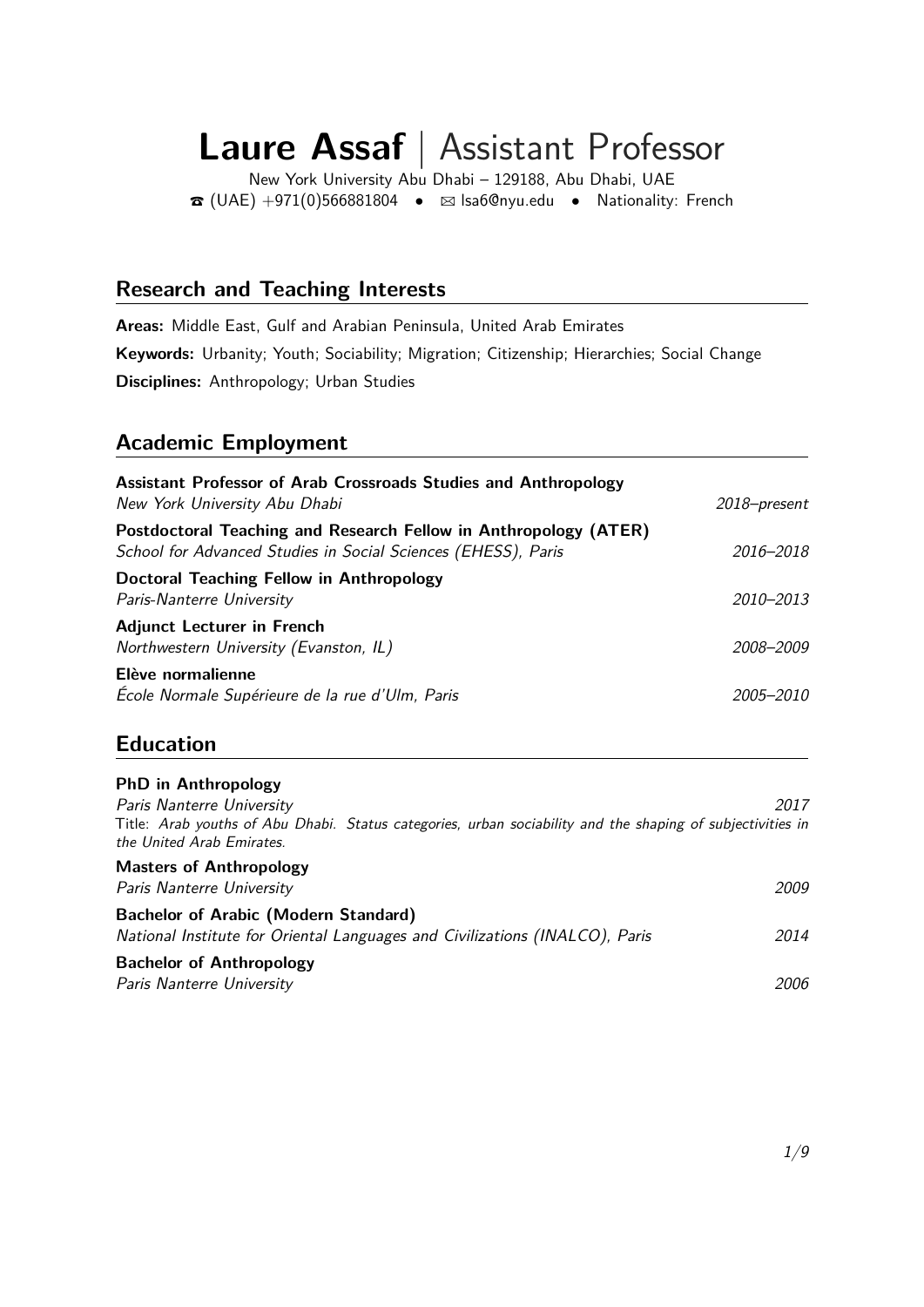# **Publications**

#### **Book (in preparation)**. . . . . . . . . . . . . . . . . . . . . . . . . . . . . . . . . . . . . . . . . . . . . . . . . . . . . . . . . . . . . . . . . . . . . . . . . . . . . . . . . . . . .

(1) Assaf, Laure. Post-Oil Generations. Hierarchy, Space, and Belonging in Abu Dhabi (Tentative title).

#### **Peer-reviewed articles**. . . . . . . . . . . . . . . . . . . . . . . . . . . . . . . . . . . . . . . . . . . . . . . . . . . . . . . . . . . . . . . . . . . . . . . . . . . . . . . . . . . . .

- (2) Assaf, Laure. 2020. "'Bienvenue dans le futur'. Images performatives du développement urbain aux Émirats arabes unis", Les Cahiers d'EMAM, Issue 33. [http://journals.openedition.org/emam/3122.](http://journals.openedition.org/emam/3122)
- (3) Assaf, Laure. 2020. "'Abu Dhabi is my sweet home'. Arab youths, interstitial spaces and the building of a cosmopolitan locality", City, Vol. 24, Issue 5-6. <https://doi.org/10.1080/13604813.2020.1837562>.
- (4) Thiollet, Hélène, and Laure Assaf. 2020. "Cosmopolitanism in Exclusionary Contexts". Population, Space, and Place. [https://doi.org/10.1002/psp.2358.](https://doi.org/10.1002/psp.2358)
- (5) Assaf, Laure. 2017. "Le shopping mall comme moment urbain: transformations des espaces marchands et pratiques citadines aux Émirats arabes unis". Ateliers d'Anthropologie, 44. [http://journals.openedition.org/ateliers/10413.](http://journals.openedition.org/ateliers/10413)
- (6) Assaf, Laure. 2013. "La Corniche d'Abu Dhabi : espace public et intimités à ciel ouvert". Arabian Humanities, 2. <http://cy.revues.org/2625>.
- (7) Assaf, Laure. 2013. "Espaces vécus et imaginés des rencontres amoureuses aux Émirats arabes unis". EchoGéo, 25. [http://echogeo.revues.org/13538.](http://echogeo.revues.org/13538)

# **Edited volumes**. . . . . . . . . . . . . . . . . . . . . . . . . . . . . . . . . . . . . . . . . . . . . . . . . . . . . . . . . . . . . . . . . . . . . . . . . . . . . . . . . . . . . . . . . . . . . . .

- (8) Assaf, Laure, and Delphine Pagès El-Karoui. 2022. "Unpacking Urban Diversity in the Gulf. Transnational Trajectories and Cosmopolitan Rhetorics", Journal of Arabian Studies.
- (9) Assaf, Laure, Mariangela Gasparotto, and Marion Slitine. 2022. "Demain, le printemps. Pratiques d'imagination et d'anticipation dans le monde arabe", Horizons Maghrébins.
- (10) Assaf, Laure, and Clémence Montagne. 2019. "Urban Images and Imaginaries: Introduction", Arabian Humanities, 11. [https://journals.openedition.org/cy/4137.](https://journals.openedition.org/cy/4137)
- (11) Assaf, Laure, and Sylvaine Camelin. 2017. "Shopping malls: l'avènement de la modernité ?", Ateliers d'Anthropologie, 44. http [://journals.openedition.org/ateliers/10365.](http ://journals.openedition.org/ateliers/10365)

**Book chapters**. . . . . . . . . . . . . . . . . . . . . . . . . . . . . . . . . . . . . . . . . . . . . . . . . . . . . . . . . . . . . . . . . . . . . . . . . . . . . . . . . . . . . . . . . . . . . . . .

- (12) Thiollet, Hélène, and Laure Assaf. 2021. "Migrant Cosmopolitanism in Emirati and Saudi Cities: Practices and Belonging in Exclusionary Contexts". In Lejeune C., Pagès-El Karoui D., Schmoll C. & Thiollet H. (eds.), Migration, Urbanity and Cosmopolitanism in a Globalized World. Springer.
- (13) Assaf, Laure. 2020. "Abu Dhabi". In Florin B., Madoeuf A., Sanmartin O. & Stadnicki R. (eds.), Abécédaire de la ville au Maghreb et au Moyen-Orient. Tours: Presses universitaires François-Rabelais de l'Université de Tours.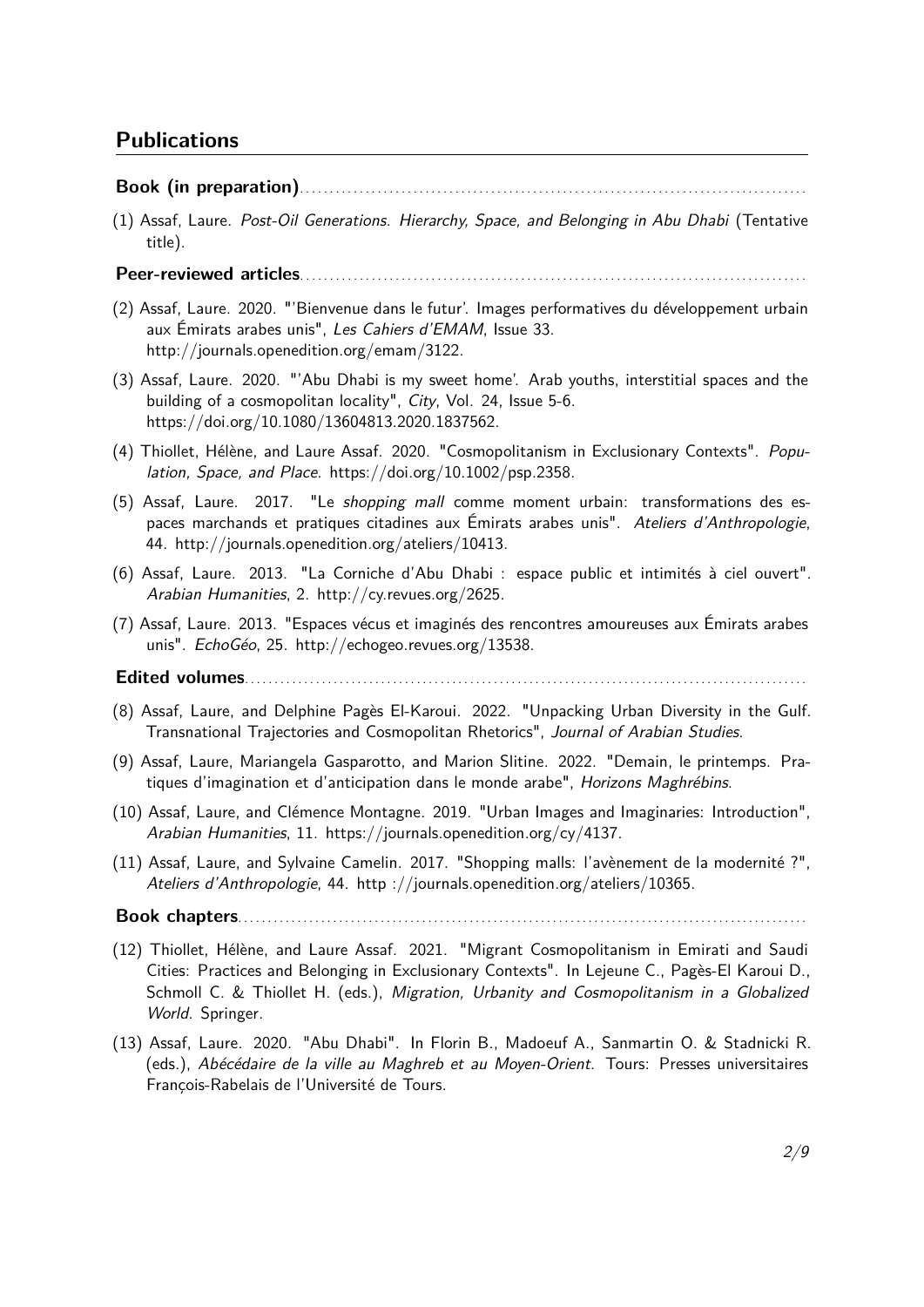- (14) Assaf, Laure. 2018. "Who is the Right One? The Meanings of (Marital) Love in the United Arab Emirates". In Fortier C., Kreil A. & Maffi I. (eds.), Reinventing Love? Gender, Intimacy and Romance in the Arab World. Bern: Peter Lang.
- (15) Assaf, Laure. 2018. "'Voir le futur, créer le futur'. Les Émirats arabes unis face à la fin du pétrole". In Andrieu C. & S. Houdart (eds.), La Composition du temps. Prédictions, événements, narrations historiques. Paris: Editions de Boccard.
- (16) Assaf, Laure. 2014. "The Internet and Youth in the United Arab Emirates". In Al-Zoghby M. and B. Baskan (eds.), State-Society Relations in the Arab Gulf States. Berlin: Gerlach Press.
- (17) Assaf, Laure. 2013. "Autour d'un café : sociabilité des jeunes à Abou Dhabi". In Bonnefoy L. and M. Catusse (eds.), Jeunesses arabes. Du Maroc au Yémen : loisirs, cultures et politique. Paris: La Découverte.

### **Awards and Grants**

| NYUAD Arts and Humanities Divisional Research and Creative Initiative Grant.            | 2019 |
|-----------------------------------------------------------------------------------------|------|
| Prix de thèse PSL en Sciences Sociales (Dissertation Award), Paris Sciences et Lettres. | 2018 |
| Prix Michel Seurat (Doctoral research award), CNRS                                      | 2013 |
| Fieldwork Grant (6 months), French Center for Archeology and Social Sciences (CEFAS)    | 2011 |

# **Teaching activities**

# **Undergraduate courses**. . . . . . . . . . . . . . . . . . . . . . . . . . . . . . . . . . . . . . . . . . . . . . . . . . . . . . . . . . . . . . . . . . . . . . . . . . . . . . . . . . . .

At New York University Abu Dhabi:

{ Social Research and Public Policy Capstone seminar (2 semesters)

- { Gulf Urban Societies (3 semesters)
- { Youth in the Middle East (4 semesters)
- { Anthropology and the Arab World (2 semesters)

At Paris Nanterre University:

- { Textes Fondamentaux [Core Readings in Anthropology] (4 semesters)
- { Introduction à l'ethnologie (2 semesters)
- { Nature-Culture (1 semester)
- { La Cuisine des anthropologues (1 semester)

Adjunct courses:

- { Introduction à l'anthropologie, MANUSASTRA Summer school (Cambodia)
- { Domaines de l'anthropologie, MANUSASTRA Summer school (Cambodia)
- { Anthropologie des espaces domestiques, Ecole Nationale d'Architecture de Versailles (2 semesters)

#### Graduate<sub>s</sub> courses

At the School for Advanced Studies in Social Sciences (EHESS), Paris: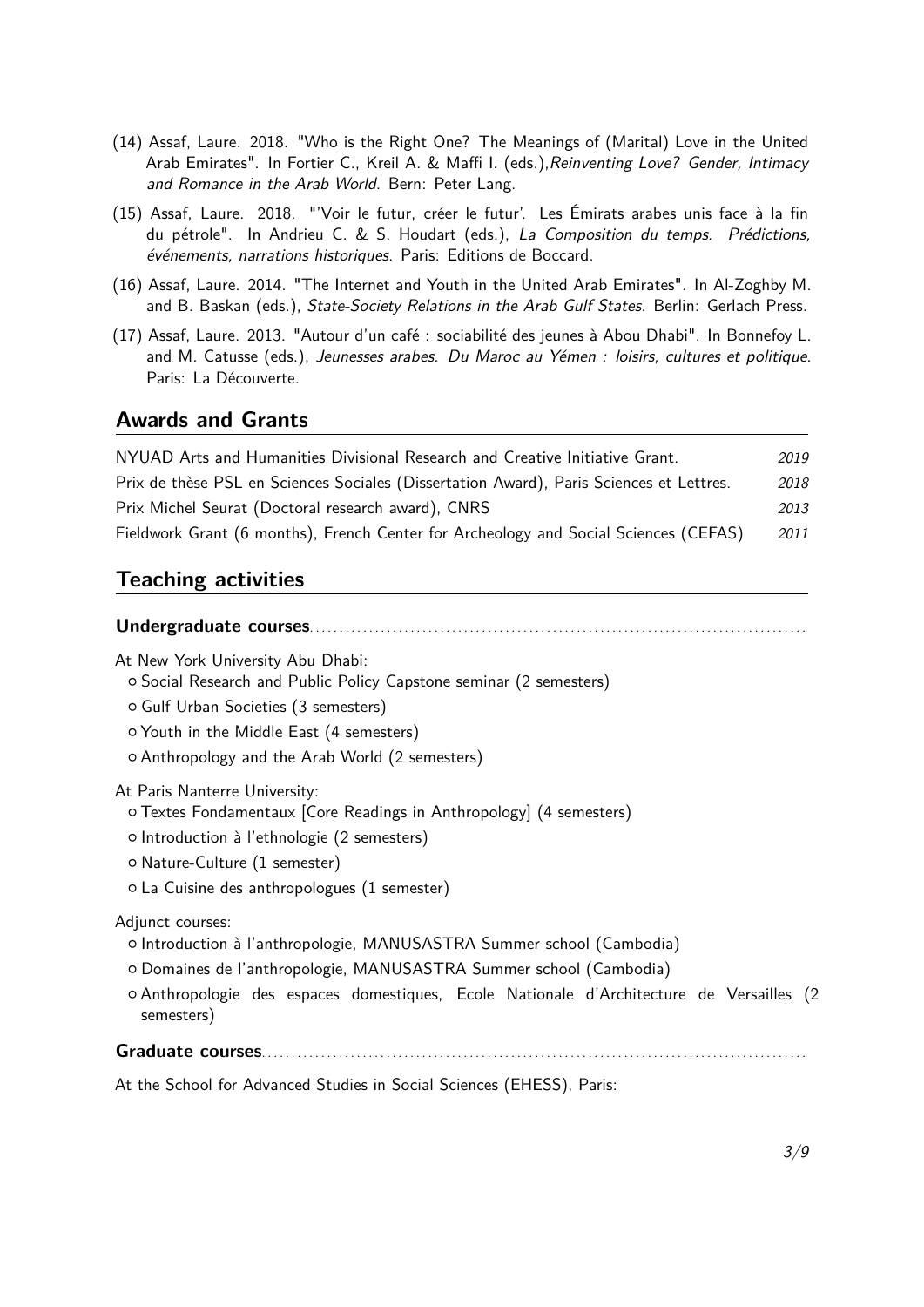- { Le sujet et la ville dans le monde arabe. Une anthropologie du Golfe (2 semesters)
- { Écrire l'anthropologie: du terrain au texte (4 semesters)
- { Anthropologie des religions (1 semester)
- Doctoral seminars (co-organized):
	- { Secrets de terrain (Fieldwork secrets), Paris Sorbonne University, 2 years
	- { Lectures d'actualité en anthropologie (Current Readings in Anthropology), École Normale Supérieure, 2 years

**Capstones supervised (NYUAD)**. . . . . . . . . . . . . . . . . . . . . . . . . . . . . . . . . . . . . . . . . . . . . . . . . . . . . . . . . . . . . . . . . . . . . .

- Elaf Saleh, Visual Narratives and Written Testimonies by Syrian Refugee Artists and Syrian Refugees, 2021.
- Maitha AlQemzi, Minorities Within a Minority: The Masking and Projecting of Half Emiratis' Ethnicities, Social Research and Public Policy, 2021.
- Amna AlShamsi, Perception of Drug Use in the United Arab Emirates, Social Research and Public Policy, 2021.
- Nabil Haskanbancha, Analyzing Religious Sermons to Understand Moderate Islam in the UAE, Social Research and Public Policy, 2021.
- Kevin Mokhtar, Public Spaces in a Pandemic, Social Research and Public Policy, 2020.
- Li'er Qiu, Visitors' Experience and Perception in the Louvre Abu Dhabi, Social Research and Public Policy, 2020.
- Ji Young Kim, Never kâfî: Understanding Emirati Youth Subculture Development in Abu Dhabi Specialty Cafes, Arab Crossroads Studies, 2020.
- Sara AlShimmari, Perspectives on Marriage and Gender Roles Through the Lens of Youth from Abu Dhabi, Social Research and Public Policy, 2019.
- Alena Mikhalkovitch, Perceptions and Practices of Emirati visitors at Louvre Abu Dhabi, Arab Crossroads Studies, 2019.

# **Service**

| <b>IRB / REC Board Member</b>                                                                                                                      |              |
|----------------------------------------------------------------------------------------------------------------------------------------------------|--------------|
| Institutional Review Board (IRB) and Research Ethics Committee (REC)                                                                               | 2019-present |
| Review of high risk human subjects protocols and/or Abu Dhabi-based biomedical or health related research;<br>consultation on research in the UAE. |              |
| <b>Member of the Recruitment Committee</b>                                                                                                         |              |
| SRPP Job Search                                                                                                                                    | 2021         |
| Member of the HRF Internal Review Committee                                                                                                        |              |
| NYUAD Humanities Research Fellowship                                                                                                               | 2019-21      |
| Review of around 150-170 Fellowship applications; mentorship of a Junior Fellow.                                                                   |              |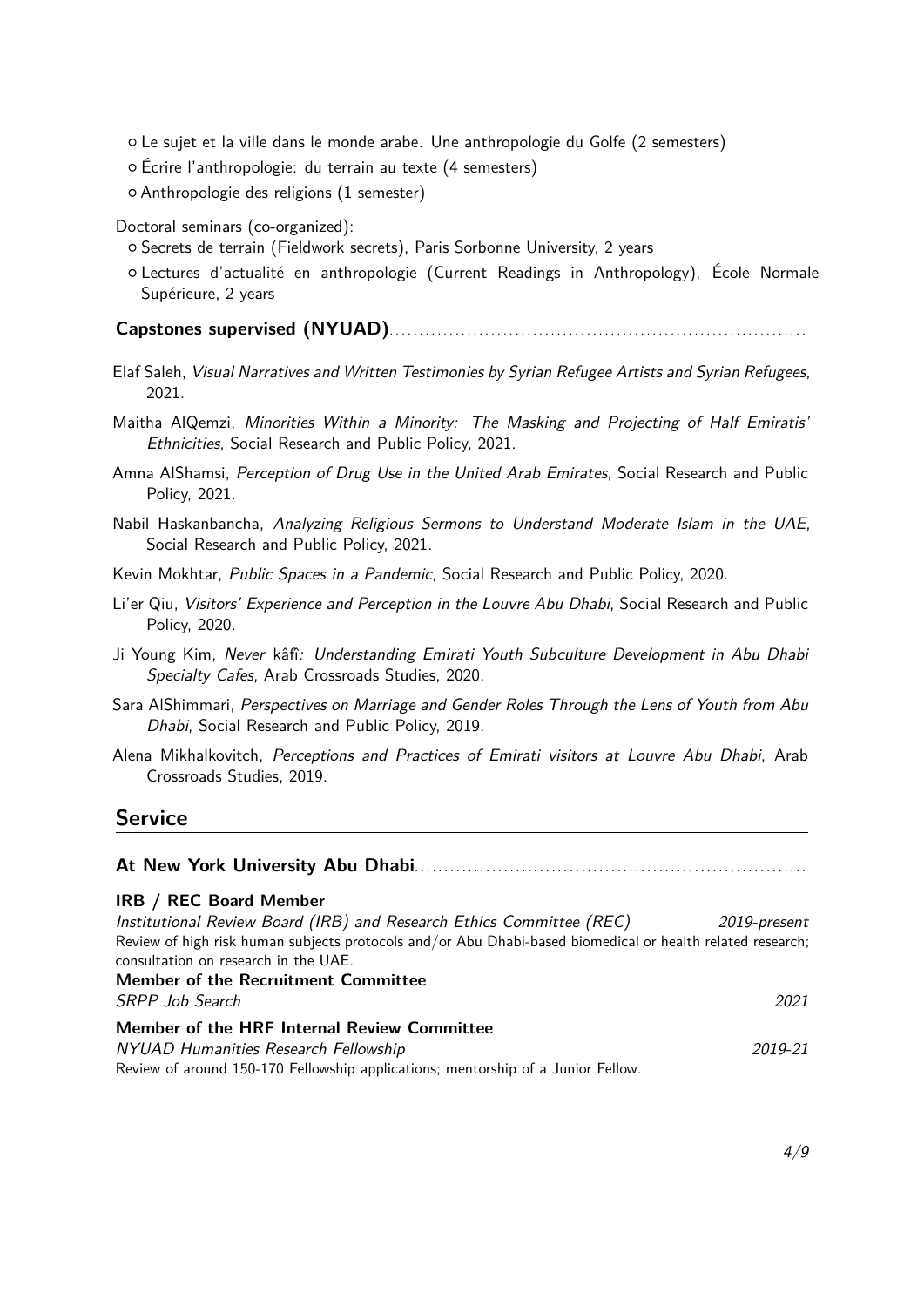| <b>ACS Lecture Series Coordinator</b><br>Arab Crossroads Studies Luncheon Lecture Series<br>Organization of 18 lectures throughout the academic year (including online lectures). | 2019-20      |
|-----------------------------------------------------------------------------------------------------------------------------------------------------------------------------------|--------------|
|                                                                                                                                                                                   |              |
| Member of the Administrative Committee                                                                                                                                            |              |
| Cercle des Chercheurs sur le Moyen-Orient (CCMO)<br>Co-organization of the Annual Conference of the CCMO.                                                                         | 2020-present |
| Member of the Editorial Board                                                                                                                                                     |              |
| Terrain (French peer-reviewed journal in Anthropology and Humanities)                                                                                                             | 2017-present |
| <b>Peer Reviewer</b>                                                                                                                                                              |              |

Journal of Immigrant and Refugee Studies; Arabian Humanities; Journal of Arabian Studies; Hawwa; American Ethnologist; International Journal of Politics, Culture, and Society; 2018-present Echogéo; Les Cahiers d'EMAM

# **Selected Talks and Conferences**

(See Annex for the full list)

**As Convenor**. . . . . . . . . . . . . . . . . . . . . . . . . . . . . . . . . . . . . . . . . . . . . . . . . . . . . . . . . . . . . . . . . . . . . . . . . . . . . . . . . . . . . . . . . . . . . . . . . .

- 2021. International Conference "Culture Made in Arabia", New York University Abu Dhabi, Sorbonne University Abu Dhabi, French Center for Archeology and Social Sciences (CEFAS). Co-Organizer.
- 2020. Panel "Ordinary Diversity and Social Hierarchies in the Contemporary Arab Gulf", MESA Annual Meeting. Organizer and Chair.
- 2017. International symposium "Cosmopolitanism Revisited. Comparative Perspectives on Urban Diversity from the Gulf and Beyond", INALCO; CEVIPOF, Paris. Co-Organizer.
- 2017. Panel "Demain, le printemps: des quotidiens entre vies rêvées et mondes imaginaires", 2e Congrès du GIS Moyen-Orient et Mondes musulmans, Paris. Co-Organizer.
- 2014. International conference "Shopping Malls: The Advent of Modernity?", Laboratoire d'Ethnologie et de Sociologie Comparative, Paris Nanterre University. Co-Organizer.
- 2014 & 2015. "Journée des jeunes chercheurs sur la région du Golfe" (Network for Young Researchers on the Gulf Region), Paris Nanterre University. Co-Organizer.

#### **As Invited Speaker**. . . . . . . . . . . . . . . . . . . . . . . . . . . . . . . . . . . . . . . . . . . . . . . . . . . . . . . . . . . . . . . . . . . . . . . . . . . . . . . . . . . . . . . . .

- 2019. "Negotiating Moral and Religious Norms in a Highly Diverse City: An Ethnography of the Arab Youths of Abu Dhabi". Zentrum Moderner Orient, Berlin.
- 2019. "Second-generation Arab youths and the ambivalence of belonging in a Gulf city". CUNY Graduate Center, New York.
- 2017. "Around a cup of coffee: Youth sociality, consumption and social change in Abu Dhabi (United Arab Emirates)". MINPAKU, Center for Modern Middle East Studies, Osaka.
- 2017. "Unimagined Community: Ethnography of the Arab Youth in Abu Dhabi". Paris Sorbonne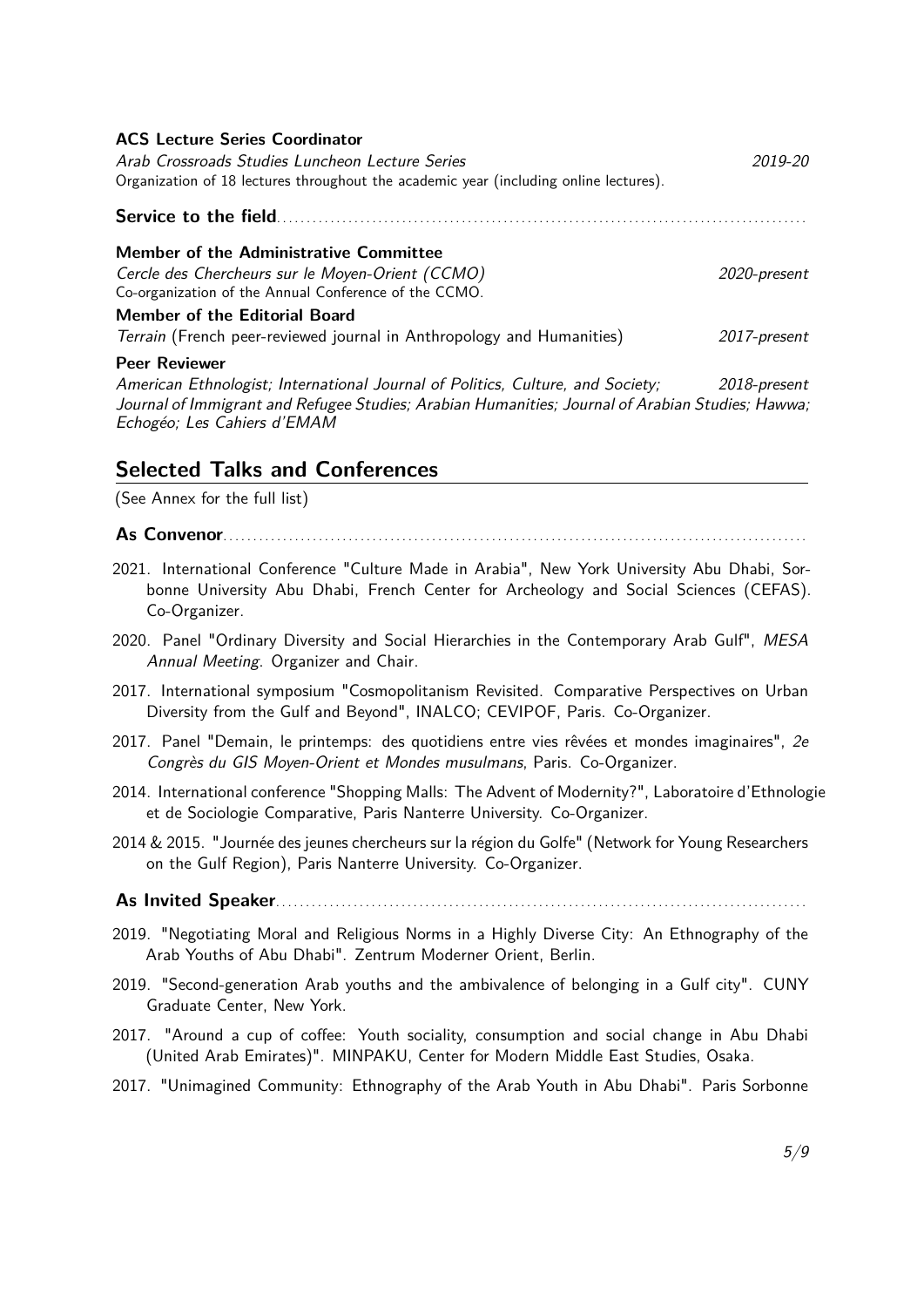University Abu Dhabi / CEFAS.

# **Conference Papers**. . . . . . . . . . . . . . . . . . . . . . . . . . . . . . . . . . . . . . . . . . . . . . . . . . . . . . . . . . . . . . . . . . . . . . . . . . . . . . . . . . . . . . . . . .

- 2021. "Peut-on parler de classes moyennes aux Émirats arabes unis ?", 4e Congrès du GIS Moyen Orient et Mondes Musulmans, Panel "Classes moyennes, classements sociaux et classifications savantes dans le monde arabe". Online.
- 2021. "Se découvrir migrant à Abou Dhabi (Émirats arabes unis)", 4e Congrès du GIS Moyen Orient et Mondes Musulmans, Panel "Jeunes, jeunesses et migrations". Online.
- 2021. "From Hairdo to Internet Meme. The cultural fortunes of the gamboo3a", Conference Culture Made in Arabia, NYUAD / SUAD / CEFREPA. Online.
- 2020. "Rethinking the Segregated City: The Territories and Sociabilities of Alcohol in Abu Dhabi". MESA Annual Meeting, Online.
- 2019. "Nostalgia for the recent past: Abu Dhabi's urban heritage and generational belongings". Gulf Research Meeting, Cambridge.
- 2019. "Building a Cosmopolitan Locality in Abu Dhabi: An Ethnography of the Arab Youth". Conference "Questioning Urban Diversity in the Persian Gulf and Beyond", Princeton University.

### **Academic affiliations**

- { Associate Researcher at the French Center for Archeology and Social Sciences (CEFAS), Kuwait
- { Associate Researcher at the Center for Ethnology and Comparative Sociology (LESC, Paris-Nanterre University)
- { Member of the Middle East Studies Association (MESA)
- { Member of the American Anthropological Association (AAA)
- { Member of the Association for Gulf and Arabian Peninsula Studies (AGAPS)

#### **Languages**

**English**: Professional fluency **German, Italian**: Basics

**French**: Mothertongue **Modern Standard Arabic**: Advanced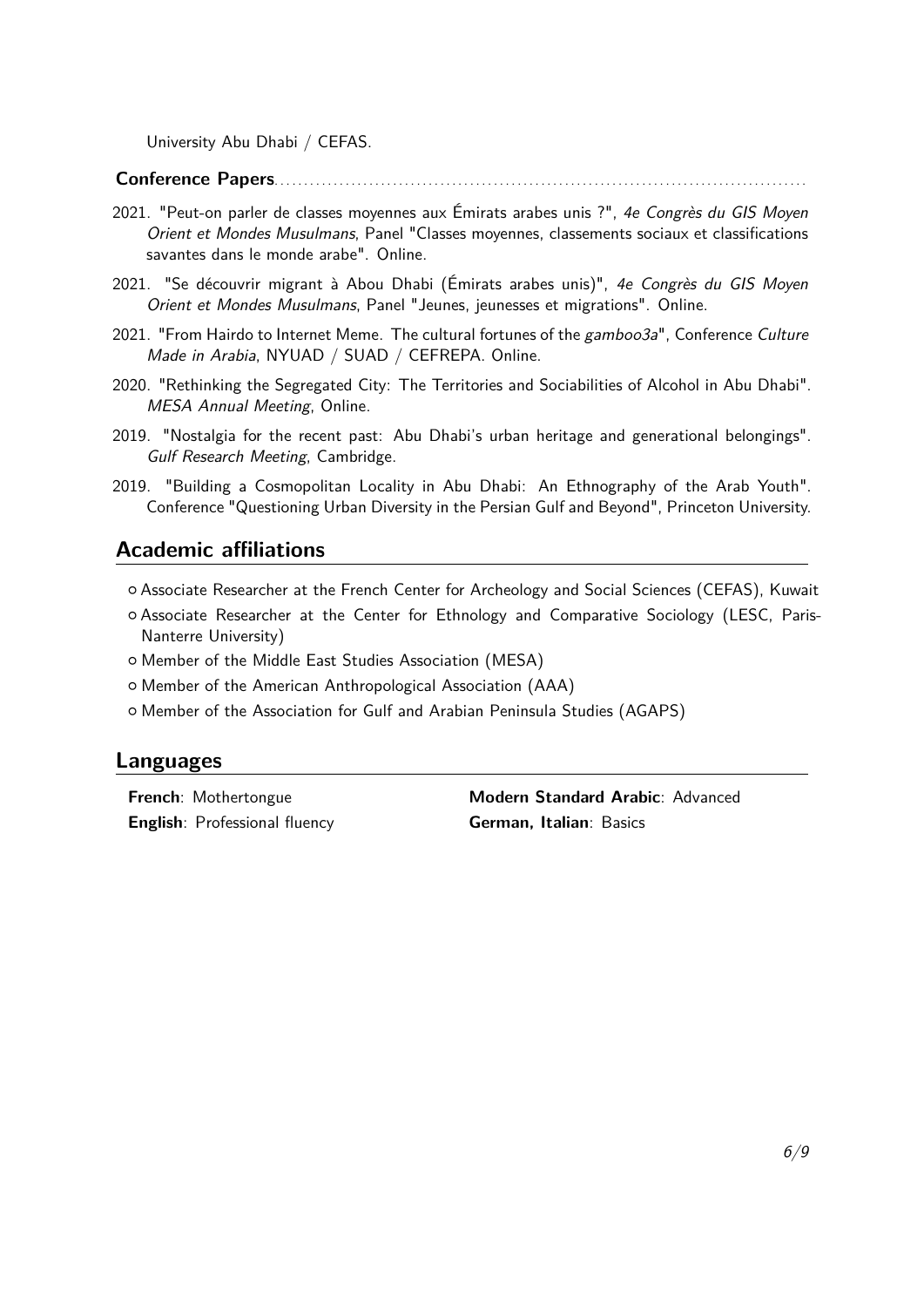## <span id="page-6-0"></span>**Annex: Full list of presentations**

- 2021. "Peut-on parler de classes moyennes aux Émirats arabes unis ?", 4e Congrès du GIS Moyen Orient et Mondes Musulmans, Panel "Classes moyennes, classements sociaux et classifications savantes dans le monde arabe". Online.
- 2021. "Se découvrir migrant à Abou Dhabi (Émirats arabes unis)", 4e Congrès du GIS Moyen Orient et Mondes Musulmans, Panel "Jeunes, jeunesses et migrations". Online.
- 2021. "From Hairdo to Internet Meme. The cultural fortunes of the gamboo3a", Conference Culture Made in Arabia, NYUAD / SUAD / CEFREPA. Online.
- 2020. "Post-Oil Generations. Hierarchy, Space, and Belonging in Abu Dhabi" (book proposal workshop), Gender Brown Bag Seminar, NYUAD.
- 2020. "Rethinking the Segregated City: The Territories and Sociabilities of Alcohol in Abu Dhabi". MESA Annual Meeting, Online.
- 2019. "Urban Diversity, Status and Belonging in Abu Dhabi (United Arab Emirates)", Workshop: "Public Spaces in Kuwait and Beyond", CEFAS, Kuwait.
- 2019. "Nostalgia for the recent past: Abu Dhabi's urban heritage and generational belongings". Gulf Research Meeting, Cambridge.
- 2019. "L'alcool et ses territoires dans la ville émirienne: Régions morales et vies parallèles", 3e Congrès du GIS Moyen Orient, Paris.
- 2019. "Negotiating Moral and Religious Norms in a Highly Diverse City: An Ethnography of the Arab Youths of Abu Dhabi". Invited Talk, Zentrum Moderner Orient, Berlin.
- 2019. "Second-generation Arab youths and the ambivalence of belonging in a Gulf city". Invited Talk, CUNY Graduate Center, New York.
- 2019. "Ségrégation urbaine et anonymat à Abou Dhabi, Émirats arabes unis", Conference paper, Journées d'étude "Anonymats urbains. Ethnographies comparées", Paris Nanterre University.
- 2019. "Being from Abu Dhabi. Social hierarchies and the making of identity in the United Arab Emirates", SRPP Identity seminar, NYUAD.
- 2019. "Building a Cosmopolitan Locality in Abu Dhabi: An Ethnography of the Arab Youth". Conference "Questioning Urban Diversity in the Persian Gulf and Beyond", Princeton University.
- 2019. "The Corniche of Abu Dhabi: Public Space and Outdoor Intimacy". Conference "City Environments around the Globe: A Multidisciplinary Research, Teaching and Exchange Project", NYUAD.
- 2018. "Objets de mémoire. Ville intime et consommations cosmopolites aux Émirats arabes unis", Seminar presentation, Séminaire Frontières et enfermements dans les mondes arabes et musulmans, EHESS / IISMM.
- 2018. "'Unfortunately, I love Abu Dhabi'. Ambivalent expressions of belonging among secondgeneration Arab youths in the United Arab Emirates". SAMLA Annual Conference, Birmingham, AL.
- 2018. "Commercial spaces, spatialized consumptions and urban diversity in Abu Dhabi, UAE". Conference "Circulations and consumptions in the cities of the Middle East. A multidisciplinary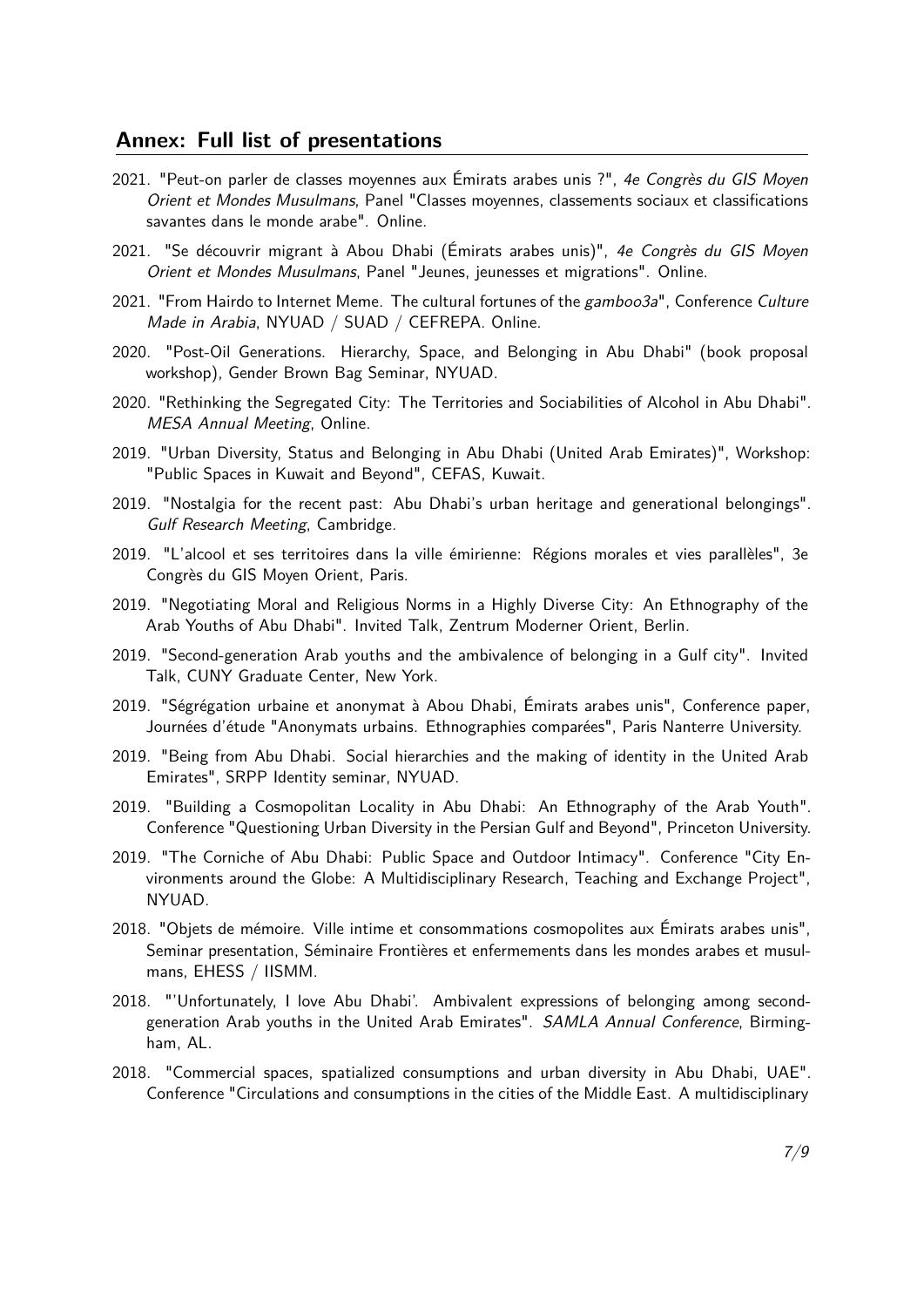approach", IFPO Erbil (Iraqi Kurdistan).

- 2018. "Shaping the Future. The performative rhetorics of the UAE's urban development", Fifth World Congress for Middle Eastern Studies (WOCMES), Sevilla.
- 2018. "Becoming a Woman, Becoming an Adult in a Transforming Society: Young Emirati Women in the Face of Social Change", Conference "Varieties of Emirati Womanhood", NYUAD.
- 2017. "Building a cosmopolitan locality in Abu Dhabi: Ethnography of the Arab youth". Symposium "Migrants in Global Cities", National University of Singapore / USPC, Singapore.
- 2017. "Around a cup of coffee: Youth sociality, consumption and social change in Abu Dhabi (United Arab Emirates)". Invited Talk, MINPAKU, Center for Modern Middle East Studies, Osaka.
- 2017. "Unimagined Community: Ethnography of the Arab Youth in Abu Dhabi". Invited Talk, Paris Sorbonne University Abu Dhabi / CEFAS.
- 2017 (with Hélène Thiollet). "Cosmopolitanism in denial: A comparison between Saudi Arabia and the United Arab Emirates", International symposium "Cosmopolitanism Revisited. Comparative Perspectives on Urban Diversity from the Gulf and Beyond", INALCO; CEVIPOF, Paris.
- 2017 (with Sylvaine Camelin). "Shopping malls as cosmopolitan canopies? Reflections on an urban form", International symposium "Cosmopolitanism Revisited. Comparative Perspectives on Urban Diversity from the Gulf and Beyond", INALCO; CEVIPOF, Paris.
- 2017. "Observer, façonner, dominer le futur : les Émirats arabes unis face à la fin du pétrole". Conference "La composition du temps? Prédictions, événements, narrations historiques", 14e colloque annuel de la MAE, Paris Nanterre University.
- 2017. "Mises en scène cosmopolites dans les Emirats arabes unis. Sociabilités dans lespace public", International conference "Villes en représentation : Expressivités de l'espace public", Paris Nanterre University / CNRS / Audencia.
- 2017. "Hiérarchies citadines et anonymat tactique à Abou Dhabi (Émirats arabes unis)", Seminar presentation, Séminaire "Les frontières de la ville", EHESS.
- 2016. "Jeunesses arabes d'Abou Dhabi (Émirats arabes unis)", Seminar presentation, Séminaire "Questions de migration", Paris-Nanterre University.
- 2016. "Pratiques sociales, ludiques et culturelles des résidents d'Abu Dhabi". International conference "Le Louvre monde. Un lieu, des territoires", Paris-Sorbonne University / Louvre Museum.
- 2015. "Arab Youth of Abu Dhabi". Seminar presentation, Euro-Arab Meeting for Young Researchers in Social Sciences, Knowledge Transfer Project, Bahrain Authority for Culture & Antiquities, Manama.
- 2015. "Le privé, le public et l'intime dans la maison émirienne". Conference paper, 1er Congrès du GIS Moyen Orient Mondes musulmans, National Institute for Oriental Languages and Civilizations (INALCO), Paris.
- 2015. "Du souk au mall : le marché dans la péninsule Arabique". Public conference presentation, Les Rendez-vous de l'Histoire du monde arabe, Institut du Monde Arabe, Paris.
- 2014. "Sociabilités de la jeunesse émirienne : entre autonomisation et respects des normes chez les